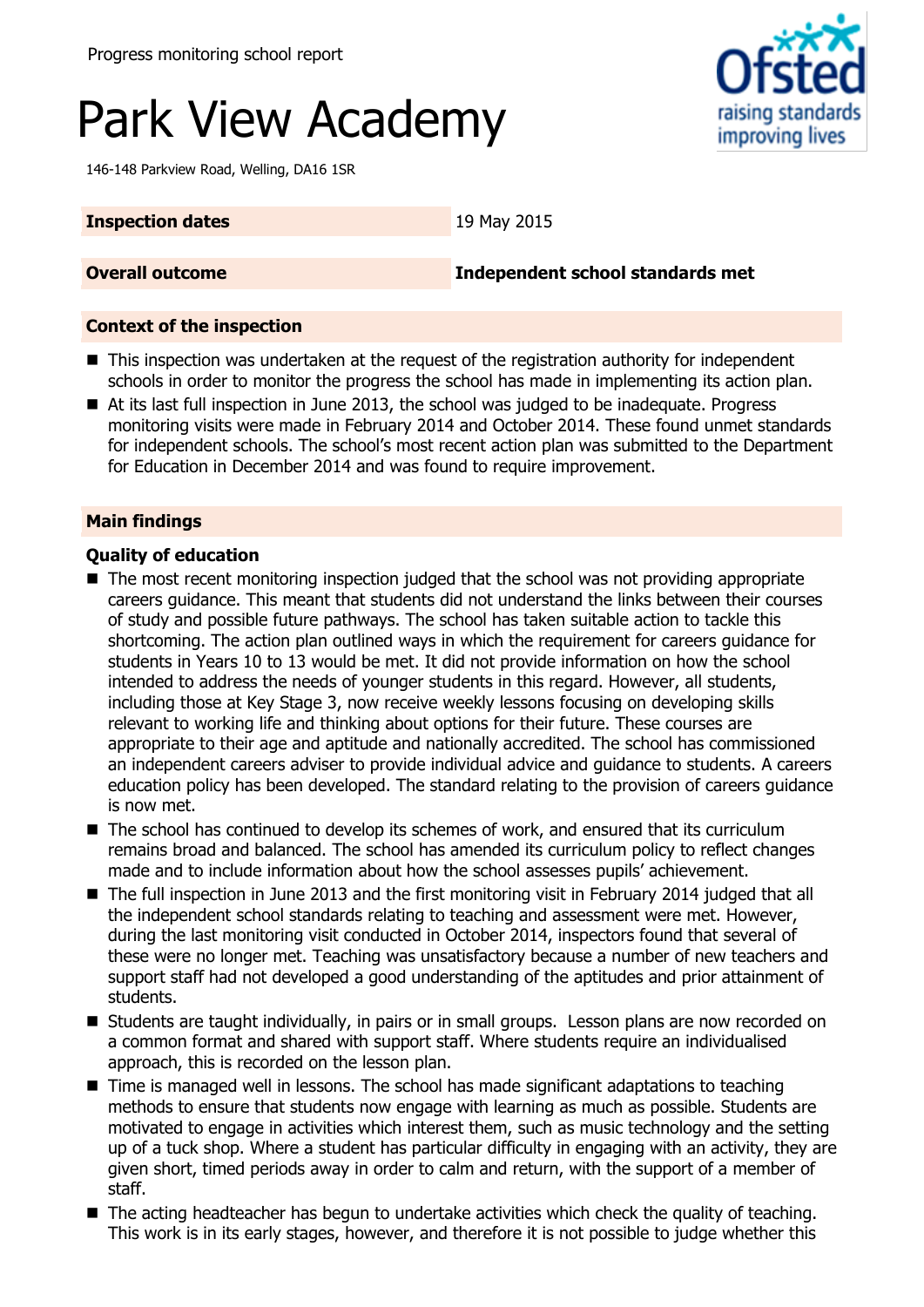has had any impact on the quality of teaching across the school.

- Members of staff know the students well and adapt their approach depending on each student's needs and mood. Teachers are responsible for assessing students on a termly basis in all subject areas. These assessments now inform all teachers' planning for the coming term.
- The school has implemented a system for assessing the attainment and progress of students in every subject on a termly basis. The school uses an external testing system to make sure that teacher assessments are accurate. Records suggest that most students are meeting the targets set by the school, and some are making good progress.
- The independent school standards relating to teaching are now met.

#### **Welfare, health and safety of pupils**

- The monitoring visit in February 2014 found that arrangements for the safeguarding of students were inadequate. At the later monitoring visit in October 2014, improvements had been made, but there were still some omissions from policy documentation which resulted in the standard remaining unmet. The safeguarding policy has been reviewed and revised since the visit in October 2014. School leaders have been proactive in ensuring that the standard is now met. For example, during the long-term absence of one of the designated safeguarding persons, they have ensured that another person has been identified and appropriately trained to fulfil this role. The policy now includes details of how allegations made against the headteacher or proprietor will be managed. A section has been included providing information about how children will learn about staying safe, and how parents will be informed about the policy. The policy includes the time frame and procedure for the reporting of concerns to the Disclosure and Barring Service (DBS) if a member of staff leaves the school during investigation of an allegation of abuse, or is dismissed as a result of an investigation. The current policy is available on the school website. The school has also developed a policy regarding safe use of the internet by students.
- There are robust systems in place to record any concerns regarding safeguarding. There are similar systems to record any incidents of inappropriate behaviour and any sanctions imposed. These records are all cross-referenced, where appropriate. Consequently, school leaders are able to consider all the relevant factors when considering any deterioration in behaviour or attitudes.
- The school has maintained its rigorous stance when following up any absences. Attendance registers now meet requirements as they record the reasons for all absences of students, including when they are excluded. The standard relating to the maintenance of attendance registers is met.

#### **Compliance with regulatory requirements**

**The school meets the previously unmet Education (Independent School Standards) Regulations 2014 and associated requirements.**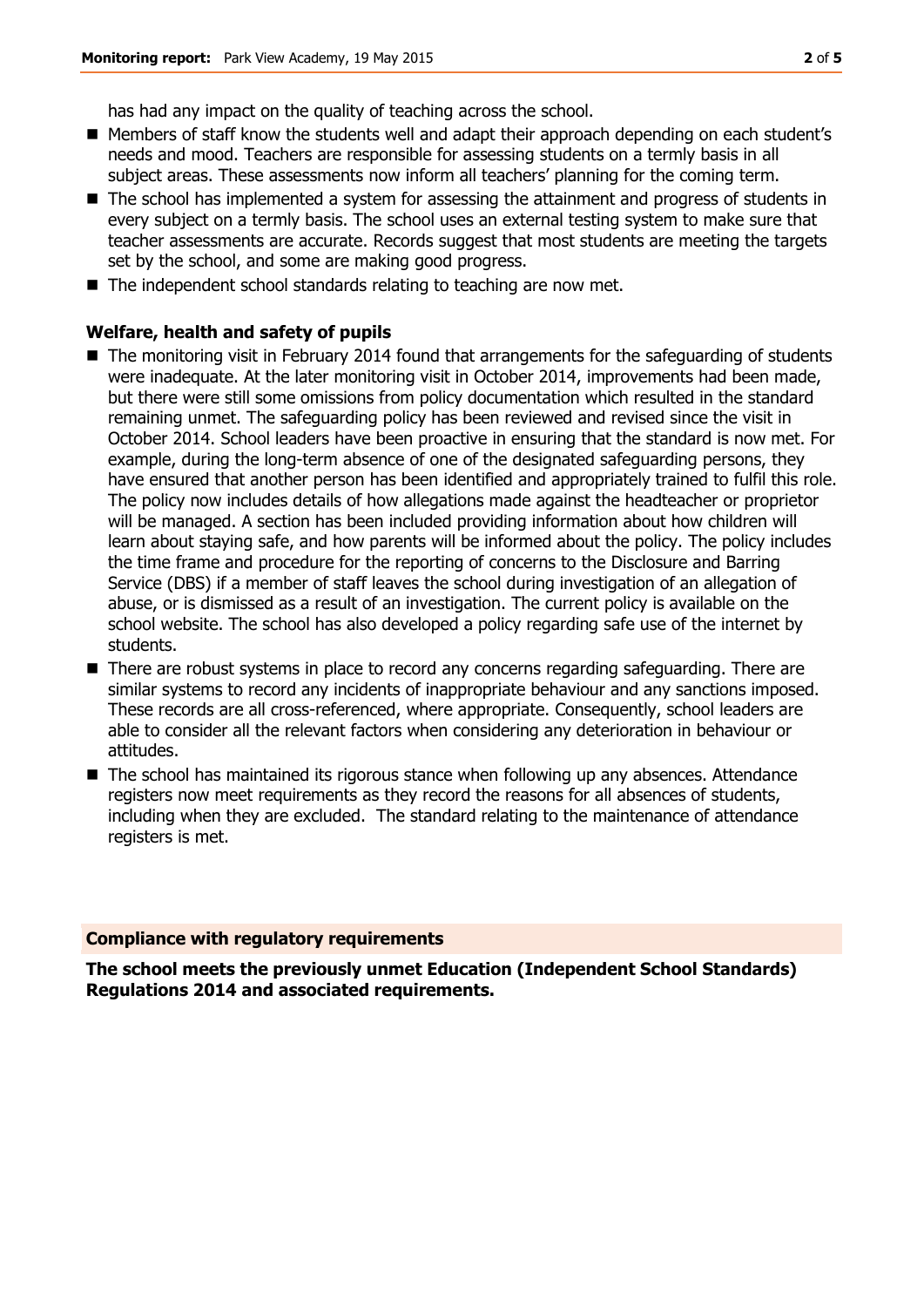## **Inspection team**

Gaynor Roberts, Lead inspector **Her Majesty's Inspector** 

## **Information about this school**

- Park View Academy is a co-educational special day school registered for 25 students aged seven to 19 years. The school is located in Welling, Kent.
- Students experience social, emotional and mental health difficulties. About a third have an autistic spectrum disorder. Most have been excluded, or were at risk of exclusion, from local schools.
- There are currently 22 students on roll aged between 11 and 19 years. Four are girls. All have a statement of special educational needs or an education, health and care plan and are funded by their local authorities. All attend full time.
- The school uses alternative provision for vocational learning, including vehicle maintenance courses. The school uses local facilities for the provision of physical education.
- The school was registered in June 2012 and received its first full inspection in June 2013. Monitoring inspections took place in February 2014 and October 2014.
- The school is currently led by an acting headteacher who joined the school in February 2015.
- The proprietor and board of directors overseeing the school also manage similar provision in Leicester and Gravesend, Kent.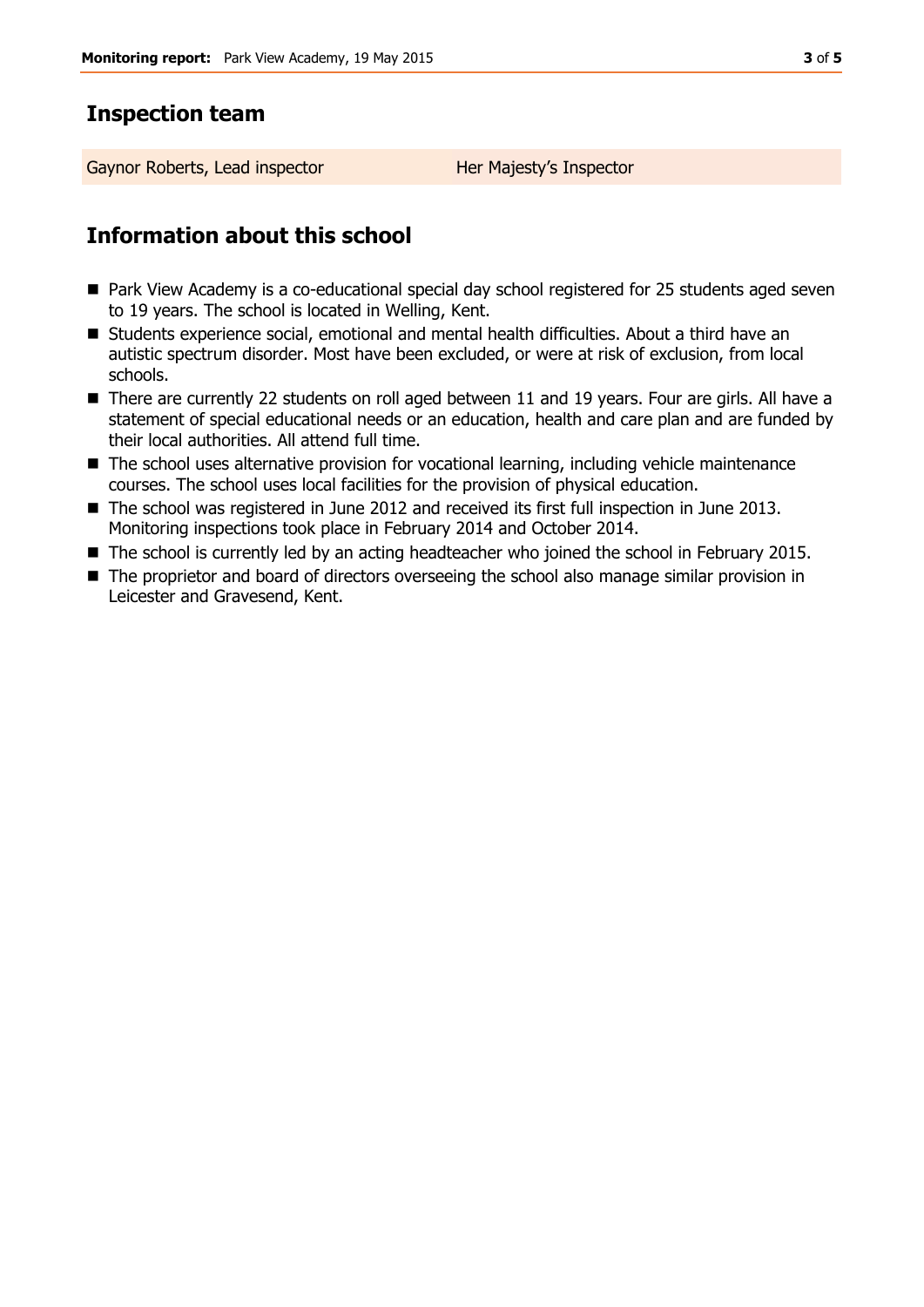### **School details**

| Unique reference number        | 138386   |
|--------------------------------|----------|
| <b>Inspection number</b>       | 461238   |
| <b>DfE registration number</b> | 303/6000 |

This inspection was conducted at the request of the registration authority for independent schools. It was carried out under section 109(1) and (2) of the Education and Skills Act 2008.

| <b>Type of school</b>                           | Special school        |
|-------------------------------------------------|-----------------------|
| <b>School status</b>                            | Independent school    |
| <b>Age range of pupils</b>                      | $7 - 19$              |
| <b>Gender of pupils</b>                         | Mixed                 |
| Gender of pupils in the sixth form              | Mixed                 |
| <b>Number of pupils on the school roll</b>      | 22                    |
| Of which, number of pupils in the sixth<br>form | 4                     |
| <b>Number of part time pupils</b>               | 0                     |
| <b>Proprietor</b>                               | Philip Hoppenbrouwers |
| <b>Headteacher</b>                              | Michelle Lawrence     |
| <b>Acting headteacher</b>                       | Dave Bellinger        |
| Date of previous school inspection              | 1 October 2014        |
| <b>Annual fees (day pupils)</b>                 | £37,500               |
| <b>Telephone number</b>                         | 020 8301 2685         |
| <b>Email address</b>                            | info@alpschools.org   |
|                                                 |                       |